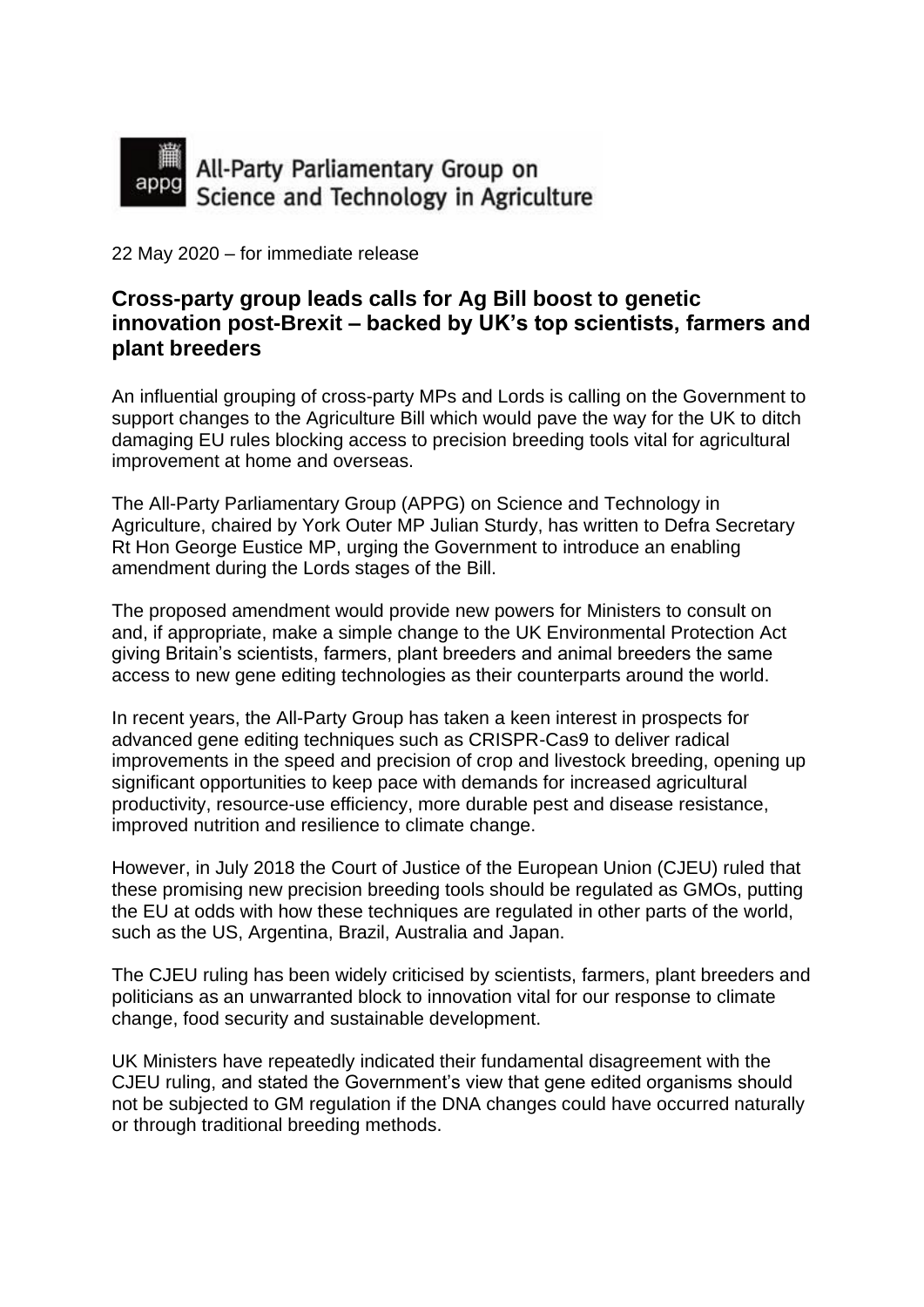This proposal offers a simple regulatory solution for this once the UK leaves the EU, which would be to exchange the current EU definition of GMO in the UK Environmental Protection Act for a definition compatible with the internationally recognised Cartagena Protocol – to which the UK is a signatory. This would re-align the UK with the regulatory stance of other countries around the world whose scientists, plant and animal breeders, farmers, consumers and environments are already benefiting from access to these valuable precision breeding technologies.

Urging the UK Government to take action on this issue, APPG chair Julian Sturdy MP said:

"We have a unique opportunity, through the Agriculture Bill, to put in place enabling arrangements which will give force to the changes Defra Ministers have repeatedly indicated they wish to see, and which will mark an important first step, in the words of our Prime Minister, to liberating the UK's extraordinary bioscience sector."

"This amendment is also about scientific democracy, not only giving SMEs and public sector research organisations the same freedom to access these techniques as their counterparts around the world, but also freeing up Britain's fantastic research scientists to develop traits which will support more sustainable farming systems in less developed parts of the world."

"These steps will provide an important signal that as we emerge from the COVID-19 crisis we will use the best available science to address critical challenges of climate, food security and nutrition, global inequality and sustainability while at the same time supporting the rural economy and strengthening the UK's position as a global hub for investment and research."

This APPG initiative has attracted widespread backing across the scientific, farming, plant breeding and international development sectors. Today, a letter from the heads of UK agricultural research institutes and university departments has been submitted to George Eustice expressing 100% support for the proposal, alongside an open letter of support from the British Society of Plant Breeders (BSPB).

Dr Tina Barsby OBE, Director of NIAB, said:

"Now is the time to take positive action on this issue, not only to support a productive, competitive and resilient food and farming sector in the UK with access to the same tools as producers elsewhere, but also to improve British scientists' ability to support major global challenges such as food and nutrition security, climate change and sustainable development. As we chart our recovery from the devastating Covid-19 crisis, ensuring our scientists have access to the best available technologies and can conduct their research in a proportionate and enabling regulatory environment is absolutely critical."

Tom Bradshaw, NFU Vice-President said:

"I see this amendment as an opportunity that simply cannot be missed, to put the UK in a world-leading position to showcase sustainable climate-friendly farming. Delivery